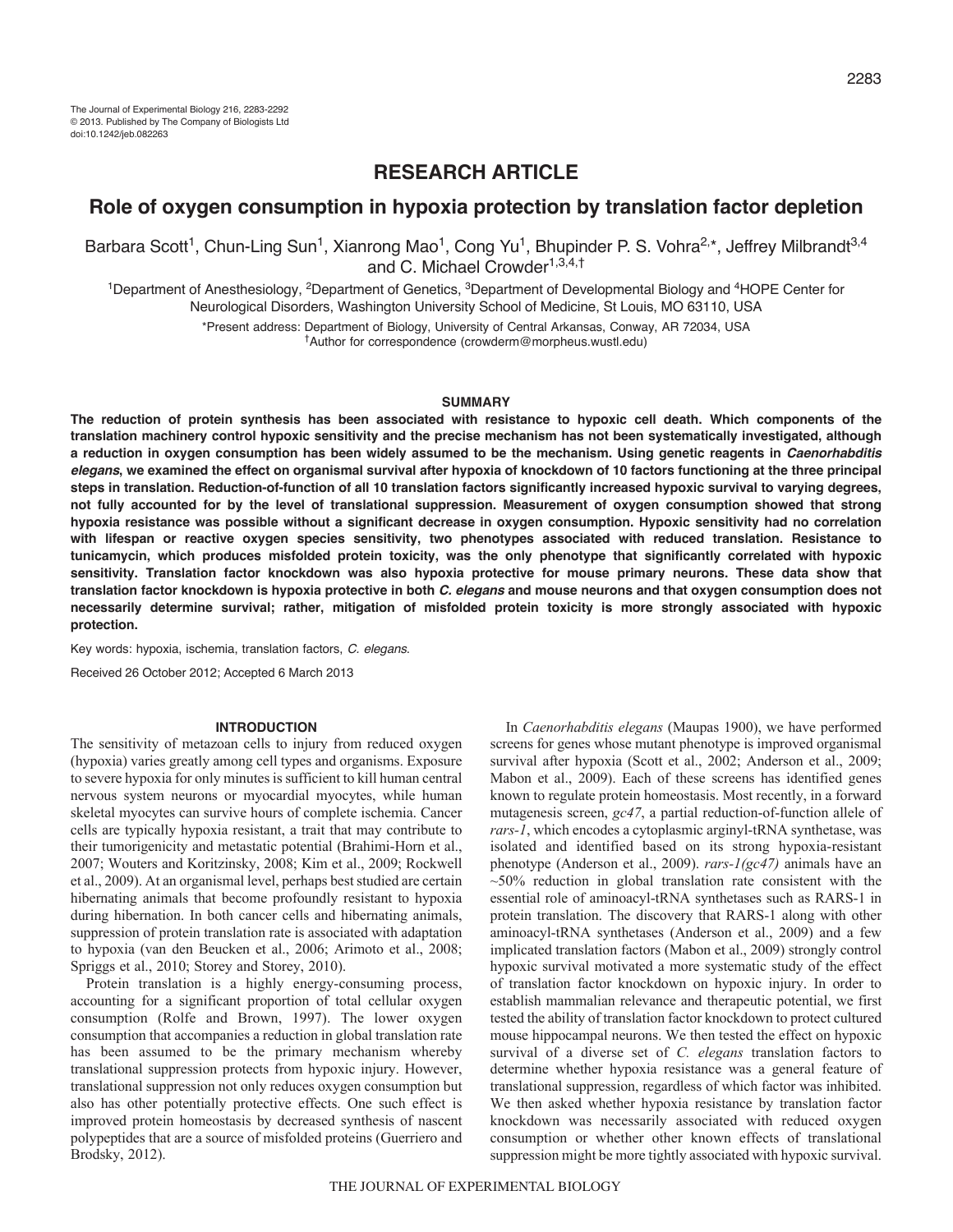Our hypothesis was that hypoxia protection produced by translation factor knockdown is not solely due to a reduced rate of oxygen consumption.

## **MATERIALS AND METHODS**

**Lentiviral shRNA, hippocampal neuron culture and hypoxia** Coding sequences of translation factors/modulators were cloned into the FCIV shuttle lentiviral vector [ubiquitin promoter–shRNA-IRES-enhanced yellow fluorescent protein (YFP) (Venus)] (Araki et al., 2004). Each clone was confirmed by nucleotide sequencing. Viral packaging took place in HEK293T cells using Fugene reagent to transfect cells with a cocktail of plasmids: small hairpin RNA (shRNA) construct, ∆8.9 and pVSV-g. Transfection efficiency was confirmed by monitoring expression of co-transcribed YFP 48h post transfection. Once transfection was confirmed, HEK293T medium was collected. After a brief centrifugation, 20μl of each lentiviruscontaining media  $({\sim}10^3 \text{ particles }\mu^{-1})$  was directly added into neuronal cultures. Primary P0 mouse hippocampal neurons were cultured for 5 days on poly-*d*-lysine-coated 4-well dishes in neurobasal medium supplemented with B27, L-glutamine and 5 fluoro-2′-deoxyuridine (FUDR) to prevent growth of glia. After 5days, the neurons were infected with lentivirus carrying each shRNA or control luciferase shRNA. Seven days post infection, cultures were examined for co-transcribed YFP expression to confirm successful transduction. Cultures were then exposed to 7h of hypoxia (<0.3%  $O_2$ ) at 37°C. Cells were allowed to recover for 20h in normoxia at 37°C and scored for death by an ethidium homodimer assay (Invitrogen, Grand Island, NY, USA). Cultures were then fixed and stained with Tuj1 antibody (Santa Cruz Biotechnology, Santa Cruz, CA, USA) to count total neurons. Survival data (100×alive neurons/total neurons) from three wells (≥10 high power fields) were pooled as one trial.

### *Caenorhabditis elegans* **strains and culture conditions**

The wild-type strain for all experiments was N2 (var. Bristol) (Brenner, 1974). Strains were maintained at 20°C on nematode growth medium (NGM) agar seeded with OP50 bacteria (Stiernagle, 2006). *rars-1(gc47)* was generated in our laboratory (Anderson et al., 2009) and was outcrossed prior to testing; the genotypes were confirmed by PCR.

## **RNA interference**

The gene target of all RNA interference (RNAi) vectors was confirmed by sequencing. One-generation feeding RNAi was performed as described previously (Timmons, 2006b; Mabon et al., 2009). Briefly, two gravid adult worms were left on agar RNAi plates with 2-day-old RNAi bacterial lawns for 3h to obtain 30–50 eggs per plate. RNAi plates were composed of NGM agar supplemented with  $50 \mu g$ ml<sup>-1</sup> carbenicillin (catalog no. C1389, Sigma-Aldrich, St Louis, MO, USA) and  $1$ mmol $1^{-1}$  isopropyl  $\beta$ -D-1-thiogalactopyranoside (IPTG) (catalog no. I6758, Sigma-Aldrich) and seeded with the appropriate RNAi bacterial strain cultured in 2xYT with  $50 \mu g$ ml<sup>-1</sup> carbenicillin, 10  $\mu g$ ml<sup>-1</sup> tetracycline and 0.8mmol<sup>1-1</sup> IPTG. Unless otherwise specified, animals were grown on RNAi plates from embryos to young adulthood, 1day past the L4 stage and then phenotyped. Feeding with bacteria transformed with the L4440 empty vector was used as a negative control for all RNAi experiments (Timmons, 2006a).

synchronized 1-day-post-L4 well-fed adults were transferred from agar plates to 1.5ml polypropylene tubes with 1ml of M9 buffer (Stiernagle, 2006). After the worms were pelleted by gravity, buffer was removed to reach a volume of 100μl and the tubes were placed in the hypoxic chamber ( $[O_2] < 0.3\%$ ,  $\sim 26$ °C) for 20h except for delayed death assays (10h hypoxic incubation). In preliminary experiments, dissolved oxygen concentration in the M9 buffer with worms was found to be initially  $15.6\pm0.05$  vol<sup>9</sup>% (mean  $\pm$  s.e.m. of five replicates) outside of the hypoxic chamber and dropped exponentially to  $0.06\pm0.04$  vol% within 1 h in the hypoxic chamber and to below the level of detection by 1.5h. After the hypoxic incubation, the worms were transferred back to NGM agar plates and recovered in air at 20°C for 24h prior to scoring as alive (any spontaneous or evoked behavior) or dead. One trial consisted of triplicate tubes with ~50 worms per tube. For delayed death, worms were scored for death every 24h after placing on recovery plates up to 96h of recovery.

#### **FRAP assays**

Fluorescence recovery after photobleaching (FRAP) assays were adapted from previous studies (Syntichaki et al., 2007; Kourtis and Tavernarakis, 2009). *js115*;*oxIs34*[P*unc-64*::open Stx P*myo*-2::GFP], which expresses pharyngeal green fluorescent protein (GFP) (Richmond et al., 2001), was synchronized on RNAi plates and grown at 20°C to the adult stage. Worms were mounted and immobilized on a 5% agarose pad in a drop of 0.10μm microspheres (catalog no. 00876, Polysciences, Warrington, PA, USA) and imaged/photobleached with a 40× objective. Prior to photobleaching, an image of each worm was taken at an exposure time just below saturation and these camera settings were used for that particular worm for the remainder of the experiment. The worm was then photobleached for 10 to 13min to reduce the initial emission intensity to 20 to 30% of the pre-bleach value. All worms on a given day were photobleached for the same number of minutes. An immediate post bleach image was taken, and the worm was then returned to the particular RNAi plate for 24h at 20°C. After the 24h recovery period, dead worms or worms showing signs of damage were not analyzed, and healthy worms were remounted and imaged with exposure times identical to the pre-bleach image. ImageJ (National Institutes of Health, Bethesda, MD, USA) was used to quantify the GFP emission intensities that were then normalized to the pre-bleach image defined as 100%. Relative recovery for each worm was calculated according to the GFP emission intensities as follows: (recovery–bleach)/ (prebleach–bleach). A minimum of six worms per RNAi were tested.

For FRAP with cycloheximide (catalog no. C7698, Sigma-Aldrich), 1day post L4 adults were picked to plates containing various concentrations of cycloheximide and allowed to incubate for 2h. Plates were prepared by spreading the appropriate concentration of cycloheximide (from a stock solution of 50 mg ml<sup>-1</sup> in 70% ethanol) onto NGM and then seeding with L4440 that was concentrated 10-fold and resuspended in M9 containing the appropriate cycloheximide dilution. The FRAP assays were then performed as above except that the worms were recovered on plates with the respective concentration of cycloheximide. Comparison of the FRAP values with the addition of water *versus* 70% ethanol at the volume needed for the highest [cycloheximide] showed no effect of this concentration of ethanol on FRAP.

# **Hypoxic killing assays**

Hypoxic killing assays were performed as described previously (Scott et al., 2002) except at 26°C and without buffer change. Briefly,

# **Oxygen consumption assays**

Synchronized 1-day-post-L4 adult worms grown on L4440 or RNAiexpressing bacteria were washed three times with M9 buffer to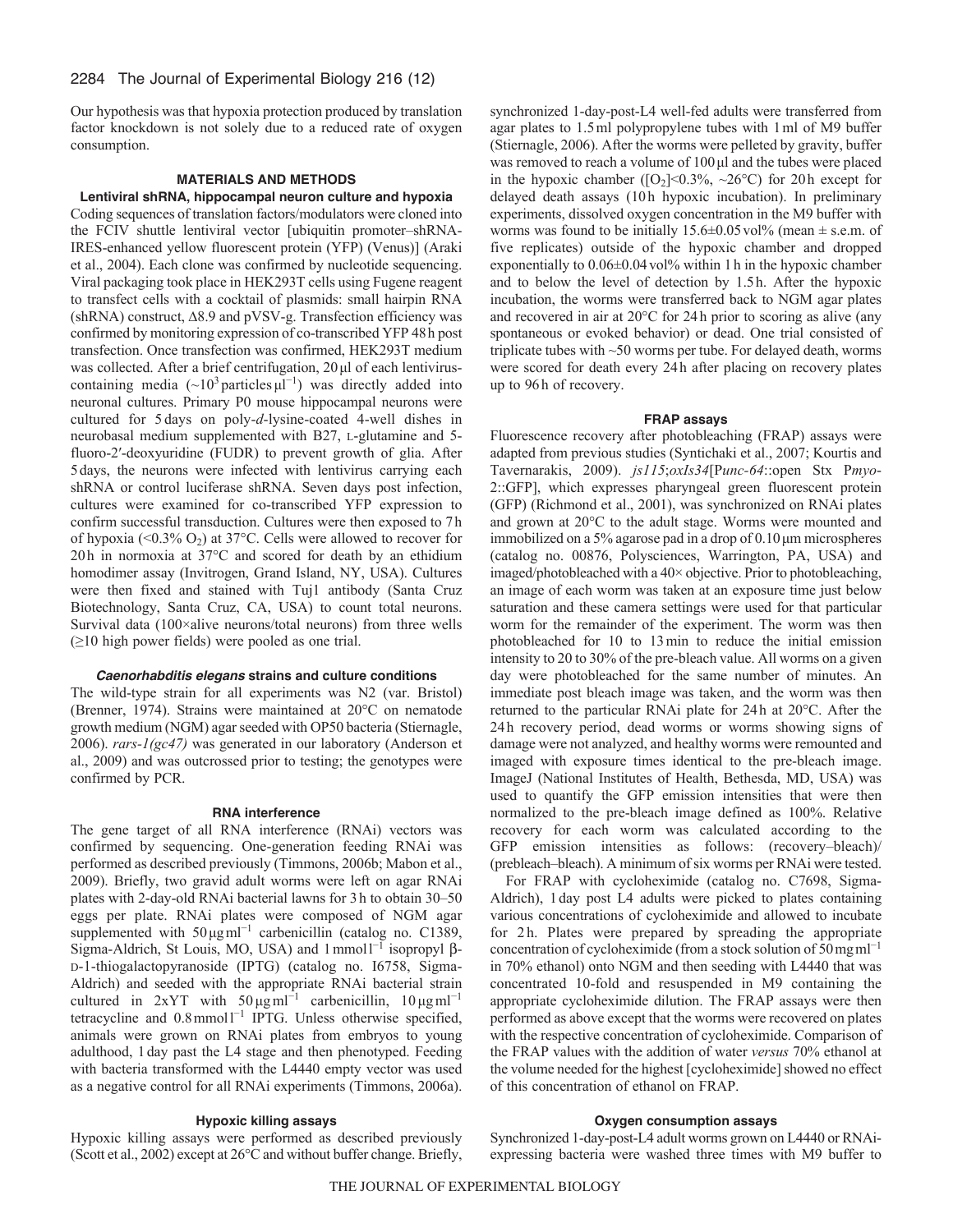remove bacteria. Approximately 3000 worms were transferred in M9 buffer to three respirometer cells (1000 worms per cell in 1ml M9) (Strathkelvin Model 929, Glasgow, UK); oxygen consumption values were found to be linear over a range of worm numbers from 1000 to 7500. Oxygen consumption was measured for 20–30min with continuous stirring at 20°C. The oxygen consumption rate was calculated from the slope of the linear portion of the plot, which was between 250 and 30  $\mu$ moll<sup>-1</sup> dissolved oxygen. The worms were then removed, resuspended in  $500 \mu$ l of 1% sodium dodecyl sulfate and sonicated, and debris was removed by centrifugation for 10min at 17,000*g*. Protein concentration was determined in duplicate by direct spectrophotometry at 280 nm (ND-1000, Nanodrop Technologies, Wilmington, DE, USA) with bovine serum albumin used as a standard. Oxygen consumption values were normalized to protein concentration, which was found to be linear with the number of worms over a range from at least 1000 to 7500. Bacteria was found not to contribute to oxygen consumption by three control experiments: (1) oxygen consumption of heat-killed worms (0.22±0.05nmolmin<sup>−</sup><sup>1</sup> , O2 consumption not normalized to biomass) was not significantly different than buffer control (0.12±0.22nmolmin<sup>−</sup><sup>1</sup> , mean ± s.d., *P*=0.42, unpaired *t*-test); (2) oxygen consumptions of worms fed live OP50 bacteria, no OP50 bacteria for 3h or heat-killed OP50 bacteria were similar (10.14, 10.34 and 9.2 nmolmin<sup>−</sup><sup>1</sup> mg<sup>−</sup><sup>1</sup> , respectively); and (3) oxygen consumption of worms treated with  $100$  mmol<sup>1-1</sup> sodium azide for 2h was not significantly different than buffer control (0.18±0.09 *versus* 0.12±0.22 nmolmin<sup>-1</sup>, not normalized to biomass, mean ± s.d., *P*=0.63, unpaired *t*-test).

For oxygen consumption assays with cycloheximide, worms were transferred with M9 into 15ml conical polypropylene tubes, rinsed once, the supernatant removed, and then incubated in 500μl of various concentrations of cycloheximide for 2h. The worms were then rinsed twice with 8ml of M9, and the solution was changed back to 1ml at the original cycloheximide concentration and transferred to the respirometer for oxygen consumption measurement followed by protein quantification as described above.

## **Lifespan and paraquat assays**

Lifespan was defined as the time from laid embryo to death. Worms that died of 'unnatural causes' such as crawling up the side of the Petri dish or bagging (internal hatching of larvae) were censored and were removed from further analysis. Median lifespans were calculated from Kaplan–Meier survival curves of 50 worms per condition and curves were compared for statistical difference in median lifespan using the Mantel–Cox log-rank test (GraphPad Prism 5.0, GraphPad Software, La Jolla, CA, USA). Paraquat assays were performed and analyzed identically to lifespan, except 50 worms per condition were transferred to plates containing 4 mmol<sup>1-1</sup> paraquat on day 7 after egg laying.

## **Tunicamycin assays**

The tunicamycin growth arrest assay has been published previously (Anderson et al., 2009). Briefly, eggs were laid on the various RNAi plates containing 1μgml<sup>−</sup><sup>1</sup> tunicamycin; 14–81 eggs were scored per trial. The fraction of worms reaching the adult stage was scored 4days later. Growth was at 20°C.

### **RESULTS**

# **Knockdown of translation factors in mouse neurons can protect from hypoxic death**

In our previous screens, we have found that reduction-of-function of multiple aminoacyl tRNA synthetases and a few translation



Fig. 1. Survival of mouse hippocampal neurons after hypoxia with translation factor knockdown. (A)Survival of mouse hippocampal neuron cultures after hypoxia when infected with lentiviruses expressing shRNAs targeting translation factors. At least two distinct lentiviral constructs (designated by an A, B or C suffix) were effective for three of the four genes without overt toxicity; only one Nars targeting virus was effective without toxicity. Data are means ± s.e.m. of a minimum of three independent trials (\*\**P*<0.01 *versus* luciferase virus control, one-way ANOVA with Dunnett's multiple comparison correction). (B) qRT-PCR shows >4-fold knockdown for all four translation factor transcripts. Gene names: *Ei2b2*, eukaryotic translation initiation factor 2B, subunit 2 beta; *Gars*, glycyl-tRNA synthetase; *Nars*, asparaginyl-tRNA synthetase; *Yars*, tyrosyl-tRNA synthetase.

initiation factors strongly protected *C. elegans* from hypoxia. To assess the relevance of our findings in *C. elegans* to hypoxic injury of mammalian neurons, we tested whether knockdown of the mouse homolog of five of the implicated translation factors protect cultured mouse hippocampal neurons. Knockdown of four out of five translation factors provided significant protection of the hippocampal neurons from hypoxic death (Fig.1A). Unlike in *C. elegans*, shRNA knockdown of Rars (arginyl-tRNA synthetase) was uniformly neurotoxic, and the effect on hypoxic sensitivity was not tested. Some Nars (asparaginyl-tRNA synthetase) and Yars (tyrosyl-tRNA synthetase) shRNA constructs at higher viral titers were also toxic, but at lower titers were protective without gross toxicity. Knockdown of Ei2b2 (eukaryotic translation initiation factor 2B, subunit 2 beta) and Gars (glycyl-tRNA synthetase) were each significantly protective without evidence of toxicity. For all of the protective constructs, the level of knockdown was greater than fourfold (Fig.1B).

## **Knockdown of multiple translation factors in** *C. elegans* **protects from organismal hypoxic death**

In order to examine systematically the efficacy of translation factor knockdown against hypoxic injury, we returned to the *C. elegans*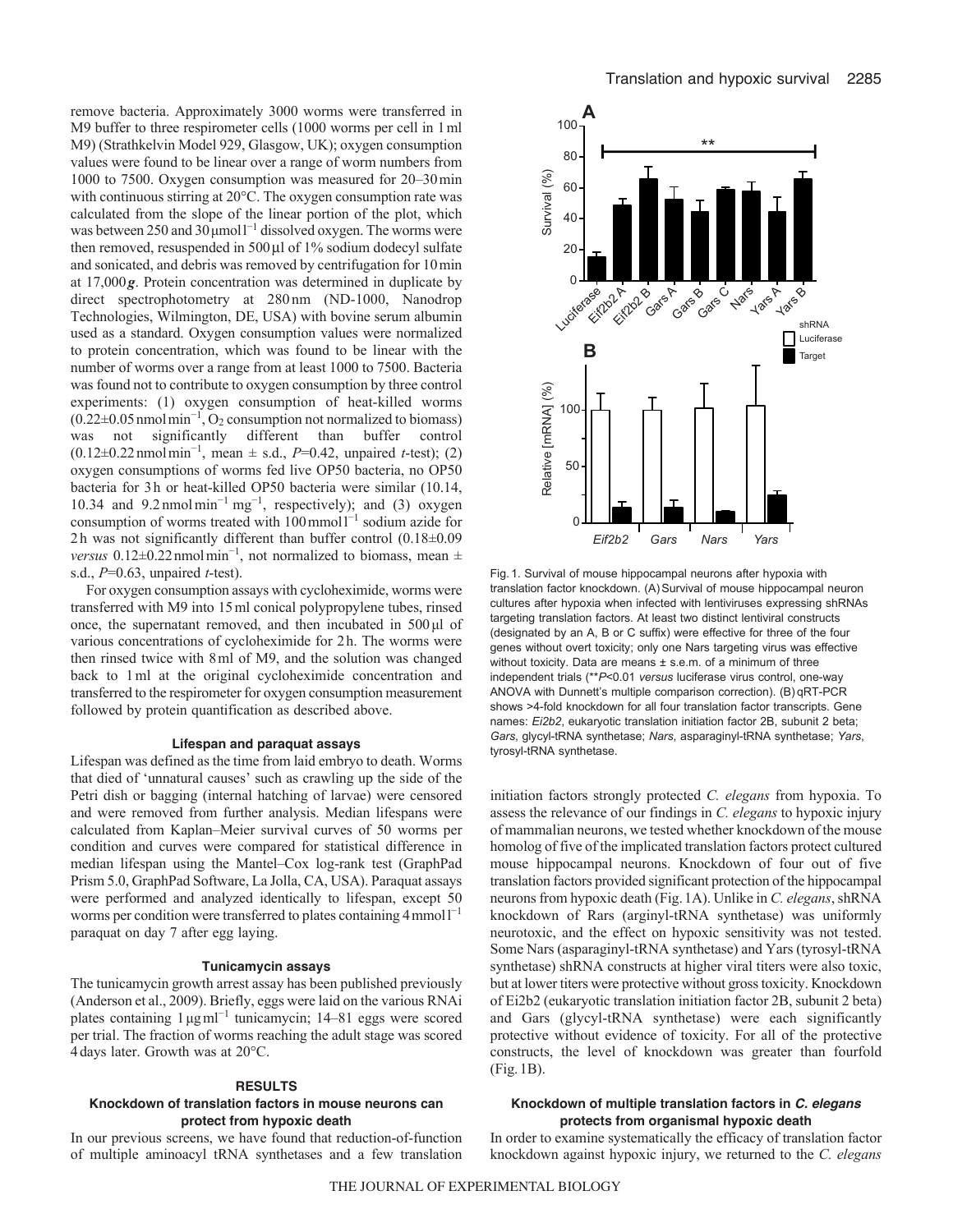# 2286 The Journal of Experimental Biology 216 (12)

Table1. *Caenorhabditis elegans* translation machinery genes studied

|           | Gene product                           |
|-----------|----------------------------------------|
| Gene name |                                        |
| eef-2     | EEF2 translation elongation factor     |
| erfa-3    | ERF3A translation termination factor   |
| fars-1    | Phenylalanyl-tRNA synthetase           |
| $ife-2$   | EIF4E cap binding protein              |
| ifq-1     | IEF4G cap binding protein              |
| $if$ th-1 | EIF2beta translation initiation factor |
| $nars-1$  | Asparaginyl-tRNA synthetase            |
| $rars-1$  | Arginyl-tRNA synthetase                |
| $rpl-6$   | Large ribosomal subunit L6 protein     |
| $rps-15$  | Small ribosomal subunit S15 protein    |

model. We knocked down translation factors that mediate all three major steps in translation: initiation, elongation and termination (Table 1). Knockdown of all 10 translation factors produced significant hypoxia resistance although the level of resistance varied considerably (Fig.2).

## **Variations in hypoxia protection not fully accounted for by the degree of translational suppression**

We assumed that the level of hypoxia resistance provided by each RNAi was proportional to the degree of translational suppression. To test this assumption, we compared protein translation rates in *C. elegans* pharyngeal myocytes after treatment with the various RNAis using FRAP (Syntichaki et al., 2007; Kourtis and Tavernarakis, 2009). The FRAP assay uses animals expressing GFP; recovery of fluorescence after photobleaching is a measure of new protein production. We first validated the FRAP method by showing that it fell dose-dependently with the translational inhibitor cycloheximide (Fig.3A). Also, FRAP estimates of translation rates for *rars-1*(RNAi) agreed well with previous estimates derived from 35S methionine incorporation (54% of control by FRAP *versus* 52% by 35S) (Anderson et al., 2009). However, the translational rates as measured by FRAP did not fully explain the hypoxia resistance of the translation factor RNAis. For example, *iftb-1* and *rps-15* RNAi reduced FRAP least of all of the RNAis but both produced strong hypoxia survival (88.5 and 67%, respectively) (Fig. 3B). In contrast, knockdown of the translation factor gene *erfa-3* produced the strongest reduction in FRAP, but one of the weakest hypoxic survival phenotypes. Correlation of FRAP with hypoxic survival did not reach significance (Fig.3C).

# **Variations in hypoxia protection not fully accounted for by oxygen consumption**

A longstanding and widely stated explanation for the hypoxia resistance of cells or organisms with reduced translation is an energetic one, that is, reduced oxygen consumption allows cells to withstand hypoxia until oxygen is restored (Hochachka et al., 1996; Liu and Simon, 2004; Fähling, 2009; Wheaton and Chandel, 2011). To test this hypothesis, we measured oxygen consumption and hypoxia resistance in cohorts of worms with translation factor knockdown. As for FRAP, we verified that oxygen consumption varied reliably with cycloheximide-mediated translational suppression (Fig.4A). The correlation of FRAP with oxygen consumption for various cycloheximide concentrations was strong (*r*=0.85; data not shown). We then measured oxygen consumption for all 10 translation factor RNAis (Fig. 4B). Most RNAis did produce significant reductions in oxygen consumption; some RNAis, such as those targeting *eef-2*, *ifg-1* and *rpl-6*, strongly



Fig. 2. Organismal hypoxic survival of *C. elegans* after RNAi knockdown of the various translation genes. Wild-type *C. elegans* were grown from embryo to adult on the particular RNAi bacteria, exposed to hypoxia at 26°C for 20 h, recovered for 24 h, and scored for organismal survival. Data are means ± s.e.m. of a minimum of three independent trials with at least 70 animals per trial (\*\**P*<0.01 *versus* vector control, one-way ANOVA with Dunnett's multiple comparison correction).

reduced oxygen consumption to levels similar to the maximum reduction seen with cycloheximide. However, *rars-1* and *ife-2* RNAi produced no significant reduction in oxygen consumption. *rars-1(gc47)*, a reduction-of-function allele shown previously to have a translation rate similar to that of *rars-1*(RNAi), had only a 26% reduction in oxygen consumption (Fig. 4B). Overall as for FRAP, the correlation of hypoxic survival with reduced oxygen consumption did not reach statistical significance (Fig. 4C). However with the exclusion of *rars-1* and *eef-2*, the hypoxic survival to oxygen correlation for the rest of the RNAis was highly significant (*r*=–0.93, *P*=0.003).

We have previously shown that *rars-1*(RNAi) applied only after hypoxia protects from hypoxia (Anderson et al., 2009). We reproduced that result here (Fig.5A,C). This result is inconsistent with a mechanism of hypoxia protection where reduced oxygen consumption during the hypoxic exposure is entirely responsible for the protection. Given that the hypoxia resistance of other translation factors correlated well with oxygen consumption, we considered the possibility that knockdown of these factors might not be protective after hypoxia. We tested this hypothesis for *iftb-1*(RNAi), which produces a level of hypoxia resistance similar to *rars-1*(RNAi) but with a much stronger reduction in oxygen consumption. Unlike *rars-1*(RNAi), *iftb-1*(RNAi) provided no survival benefit when applied only during recovery after hypoxia (Fig. 5B,C). The lack of efficacy of *iftb-1*(RNAi) after hypoxia could be due to slower kinetics of functional knockdown so that the level of IFTB-1 protein is not reduced quickly enough to improve recovery. We tested this hypothesis by exposure to either *iftb-1* or *rars-1* RNAi for only 1 day just prior to hypoxic incubation and then recovery on non-RNAi for the usual 24 h. With this brief RNAi exposure, both *iftb-1*(RNAi) and *rars-1*(RNAi) provided a similar level of modest but significant hypoxia resistance compared with the empty vector control (Fig. 5D). Thus, the kinetics of functional knockdown by *iftb-1*(RNAi) appears similar to that of *rars-1*(RNAi). We conclude that the mechanisms of protection produced by knockdown of RARS-1 and IFTB-1 fundamentally differ.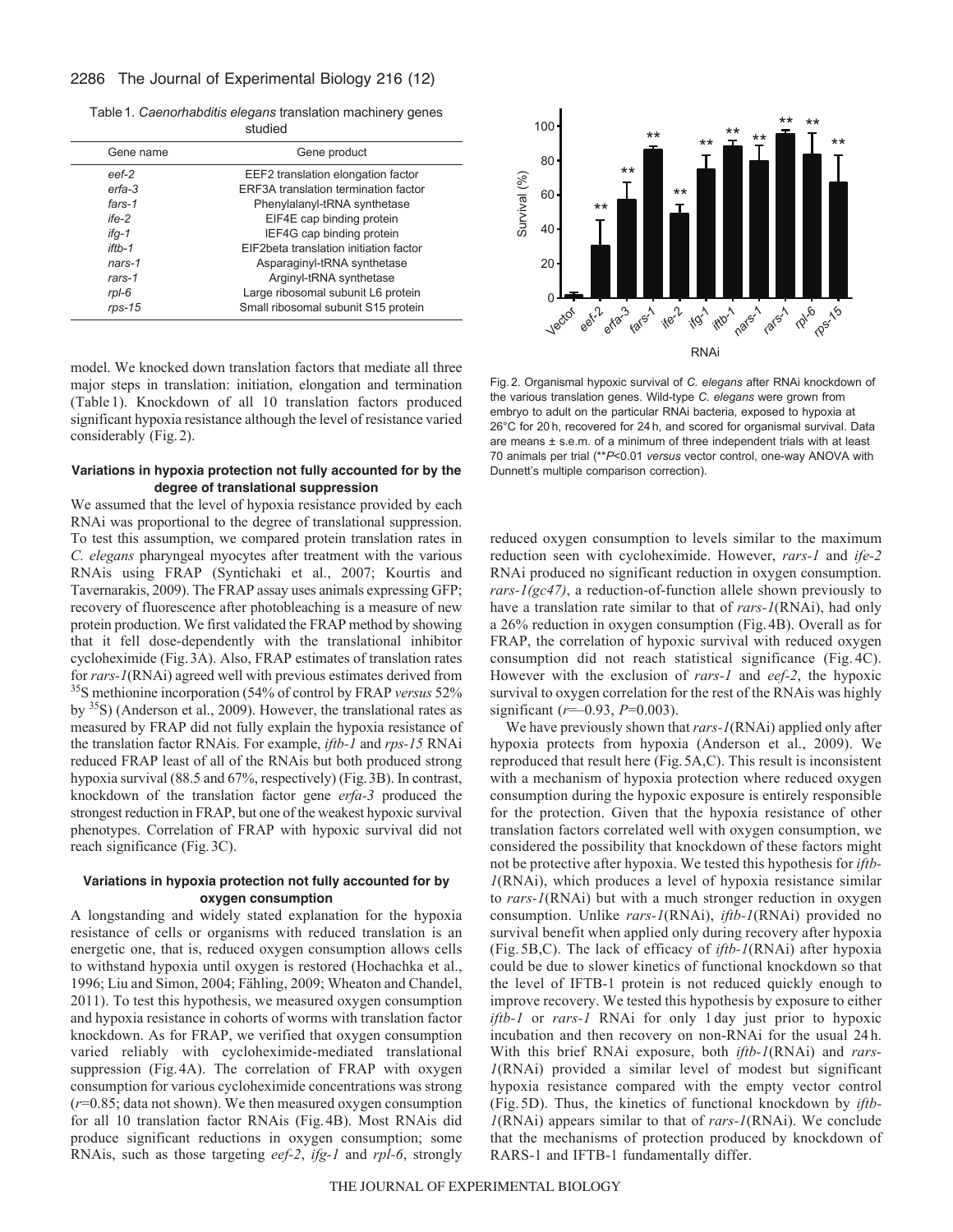

Fig.3. Correlation of translational suppression with hypoxia resistance for *C. elegans* translation factor knockdown. (A)Adult animals were incubated on cycloheximide plates for 2 h, at which time they were removed for photobleaching then returned to the same cycloheximide plates for 24 h before the fractional fluorescent recovery after photobleaching (FRAP) was measured. (B)FRAP normalized to L4440 vector control values for young adult animals exposed to RNAi from embryo to adult. Data are means  $\pm$ s.e.m. of six to 22 animals (\**P*<0.05 *versus* vector control, one-way ANOVA with Dunnett's multiple comparison correction). (C) Correlation of FRAP with hypoxic survival for the various RNA conditions is not significant.

# **Hypoxia resistance and lifespan are not correlated**

Knockdown or mutation of a number of translation factors has been found to increase longevity of *C. elegans* (Curran and Ruvkun, 2007; Hansen et al., 2007; Hipkiss, 2007; Pan et al., 2007; Syntichaki et al., 2007; Rogers et al., 2011). We have shown that long-lived *C.*



Hypoxic survival (%)

Fig. 4. Correlation of oxygen consumption with hypoxia resistance for translation factor knockdown/mutant animals. (A)One-day-post-L4 adult animals were incubated on cycloheximide plates for 24 h, at which time oxygen consumption was measured. Worms were then lysed and protein concentration measured for normalization. Data are means ± s.e.m. of a minimum of three independent trials; error bars are smaller than the data points in most cases. (B)Oxygen consumption for young adult animals exposed to RNAi from embryo to adult. Data are means ± s.e.m. of a minimum of three independent trials (\**P*<0.05 *versus* vector control, oneway ANOVA with Dunnett's multiple comparison correction). (C) Correlation of oxygen consumption with hypoxic survival for the various RNAi conditions is not significant.

*elegans* mutants of the insulin/IGF receptor homolog *daf-2* are highly hypoxia resistant (Scott et al., 2002) and that *rars-1(gc47)* has a significantly prolonged lifespan (Anderson et al., 2009). Thus, we hypothesized that lifespan and hypoxia resistance would covary with translation factor knockdown. As previously shown for the *rars-*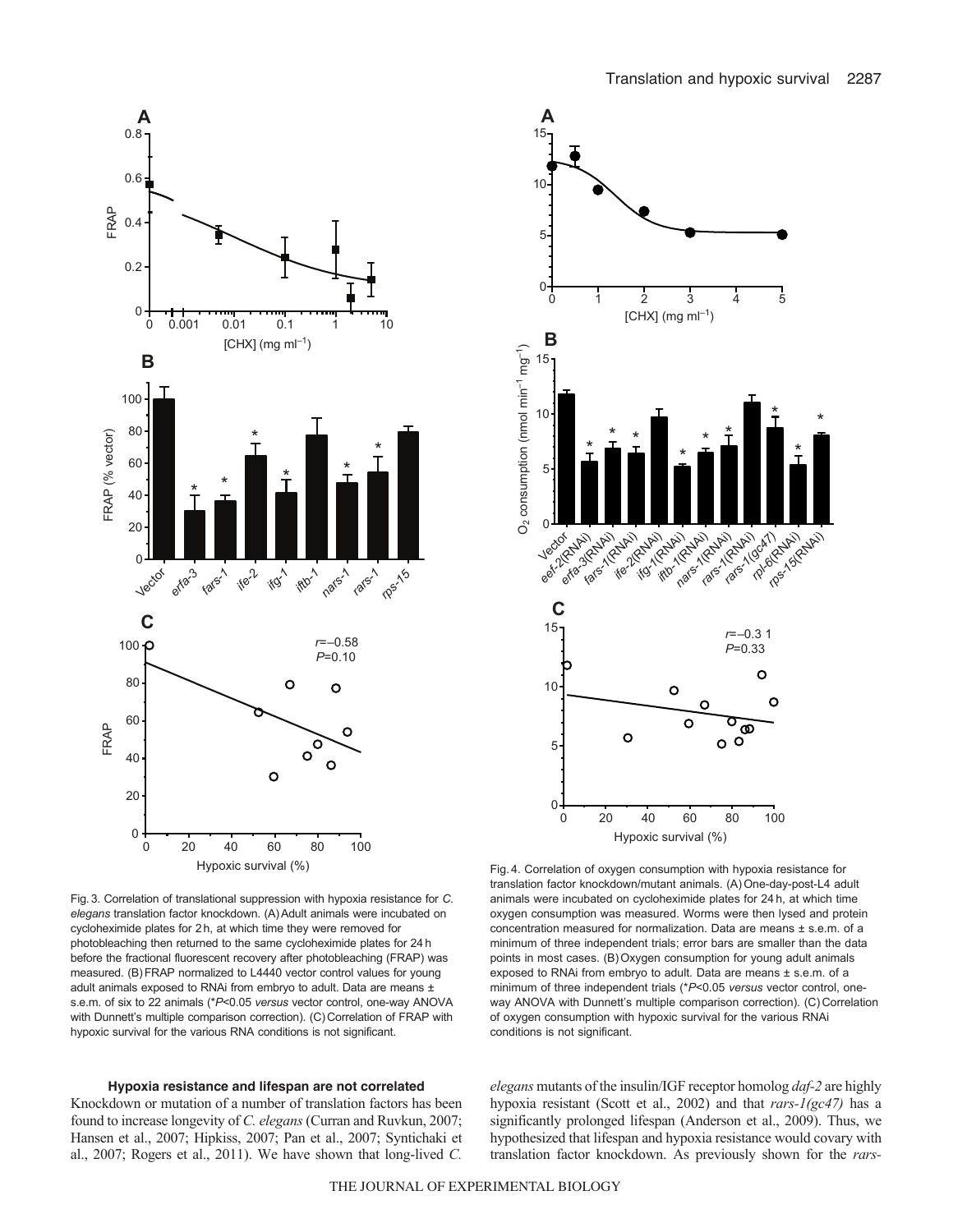

Fig. 5. Effect of post-hypoxia RNAi knockdown of *rars-1* and *iftb-1* on survival. (A)Wild-type N2 were grown under four RNAi conditions: (1) on L4440 empty vector from egg to adult and before and after a 10 h hypoxic exposure (L4440/L4440); (2) on *rars-1*(RNAi) bacteria from egg to adult and before and after hypoxic exposure (*rars-1/rars-1*); (3) on *rars-1*(RNAi) from egg to adult and before hypoxia with L4440 after hypoxia during recovery (*rars-1*/L4440); (4) on L4440 from egg to adult and before hypoxia with *rars-1*(RNAi) after hypoxia during recovery (L4440/*rars-1*). Death was scored after each day of recovery. (B) N2 incubated with *iftb-1*(RNAi) before and after, only before, or only after a 10 h hypoxic exposure. (C)Percentage dead after 4 days of recovery under the various conditions. Data are means ± s.e.m. of at least five independent trials per condition (\**P*<0.05 *versus* L4440/L4440 by two-tailed *t*-test). (D)Short exposure to *iftb-1* and *rars-1* RNAi prior to hypoxia. Animals were grown to adults on OP50 bacteria then exposed for 24 h to empty vector (L4440), *iftb-1* RNAi, or rars-1 RNAi then washed free of bacteria, incubated for 20 h in hypoxia, recovered for 24 h on OP50 bacteria and then scored. Data are means ± s.e.m. of three independent trials/condition (\**P*<0.05 *versus* L4440 by two-tailed *t*-test).

*1(gc47)* mutation (Anderson et al., 2009), *rars-1*(RNAi) did result in a significant increase in lifespan (Fig.6F,I). Likewise, *ifg-1* and *rps-15* RNAi animals were long-lived (Fig.6C,H,I). However, the five other RNAis did not significantly increase lifespan (Fig.6A,B,D,E,G,I). The overall correlation of the lifespan and hypoxic survival phenotypes was not significant (Fig.6J). Lifespan also failed to correlate with FRAP or oxygen consumption (Fig.6K,L).

#### **Resistance to hypoxia and paraquat are not correlated**

Reactive oxygen species are generated upon reoxygenation after hypoxia and can promote cell death (Allen and Bayraktutan, 2009; Niizuma et al., 2009; Raedschelders et al., 2012). Resistance to reactive oxygen species in *C. elegans* has been associated with translational suppression (Syntichaki et al., 2007; Wang et al., 2010). Thus, we hypothesized that the protective effect against hypoxia of translation factor knockdown was secondary to resistance to oxidative damage. To test this hypothesis, we measured the survival of RNAi-treated worms on agar plates containing the reactive oxygen species generator paraquat. Six of the eight translation factor RNAis tested produced a significant increase in survival on paraquat; *erfa-3* and *iftb-1* RNAis did not (Fig.7A). The correlation of the paraquat and hypoxic survival phenotypes was not significant (Fig. 7B). However, the correlation of paraquat survival with lifespan was highly significant (Fig.7C).

### **Resistance to hypoxia and protein misfolding stress are strongly correlated**

Hypoxia produces a significant stress on intracellular protein folding homeostasis and ultimately results in an increase in misfolded proteins (Koumenis and Wouters, 2006; Ge et al., 2007; Rzymski and Harris, 2007; Mao and Crowder, 2010). Misfolded proteins can directly or indirectly promote cell death (Dobson, 2003; Powers et al., 2009). By measuring sensitivity to tunicamycin, which increases the level of misfolded proteins (Merksamer et al., 2008), we tested whether translation factor knockdown generally produces tunicamycin resistance and whether this resistance covaries with hypoxia resistance. All but one translation factor RNAi conferred significant resistance to tunicamycin (Fig.8A). As shown previously (Anderson et al., 2009), *rars-1(gc47)* was strongly tunicamycin resistant. The correlation of resistance to tunicamycin with that to hypoxia was highly significant (Fig.8B).

#### **DISCUSSION**

The data presented herein support four novel conclusions. First, in both mouse and worm, knockdown of multiple translation factors can improve hypoxic survival. Second, and quite surprisingly, the hypoxia protection produced by knockdown of translation factors in *C. elegans* is not explained entirely by the degree of reduction of translation rate. Third, reduction in oxygen consumption during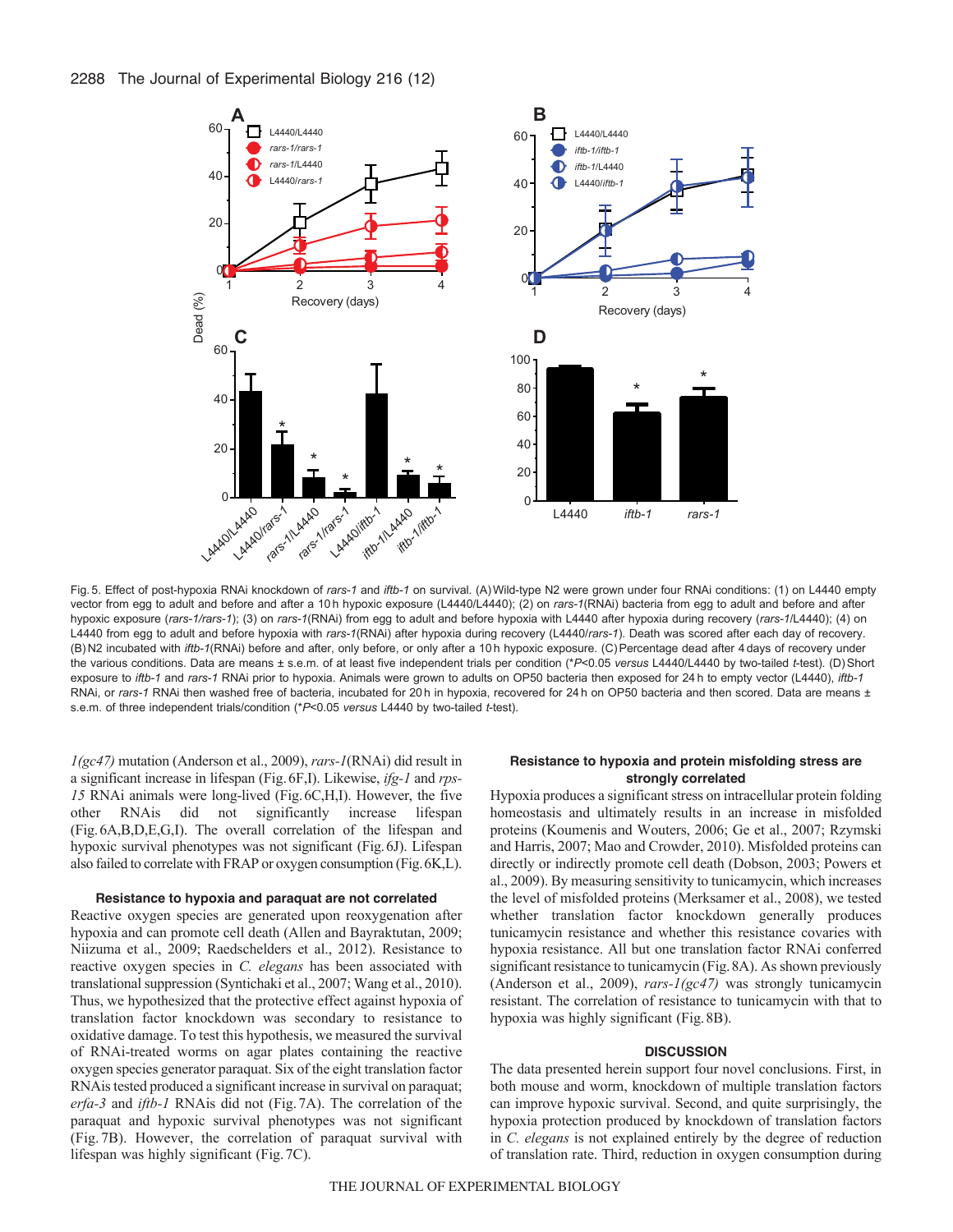

Fig. 6. Correlations of lifespans of translation factor knockdown animals with oxygen consumption, translation rate and hypoxia resistance. (A–H) Lifespan measured from egg onward. Fifty animals per condition were scored with RNAi applied from egg onward. (I) Median lifespan. \*\**P*<0.01 log-rank test *versus* L4440 vector control. (J–L) Lifespan does not correlate with hypoxic survival, FRAP or oxygen consumption.

hypoxic exposure may be the primary mechanism of protection for knockdown of some translation factors but is not necessary for the improved survival produced by reduction-of-function of *rars-1* and perhaps of others. Finally, among the factors tested, the survival advantage conferred by translation factor knockdown is most highly correlated with resistance to the protein misfolding agent tunicamycin. We will discuss below the implications and potential limitations of these conclusions.

Knockdown of translation factors mediating all three steps of translation – initiation, elongation and termination – as well as a knockdown of two ribosomal subunits were protective against hypoxic death in *C. elegans*. After accounting for the effect on translation rate, there was clearly a large range of efficiencies for hypoxic protection with knockdown of the translation termination

factor ERFA-3 having decidedly the weakest protective effect for the level of translational suppression and IFTB-1 knockdown the strongest. IFTB-1 encodes eIF2β, which is one of three subunits of the eIF2 initiation factors. Given the strong correlation of resistance to misfolded protein stress and hypoxia, it is interesting to speculate that the highly effective hypoxic protection derived from *iftb-1* knockdown is related to a reduction in the levels of the eIF2:GTP:met-tRNAi ternary initiation complex. Reduction in this ternary complex not only reduces global translation rate, but can also increase initiation from non-AUG codons (Marintchev and Wagner, 2004) in a manner similar to and perhaps synergistic with that produced by activation of PERK, a component of the endoplasmic reticulum unfolded protein response ( $UPR<sup>ER</sup>$ ). Upon activation by unfolded protein stress such as that produced by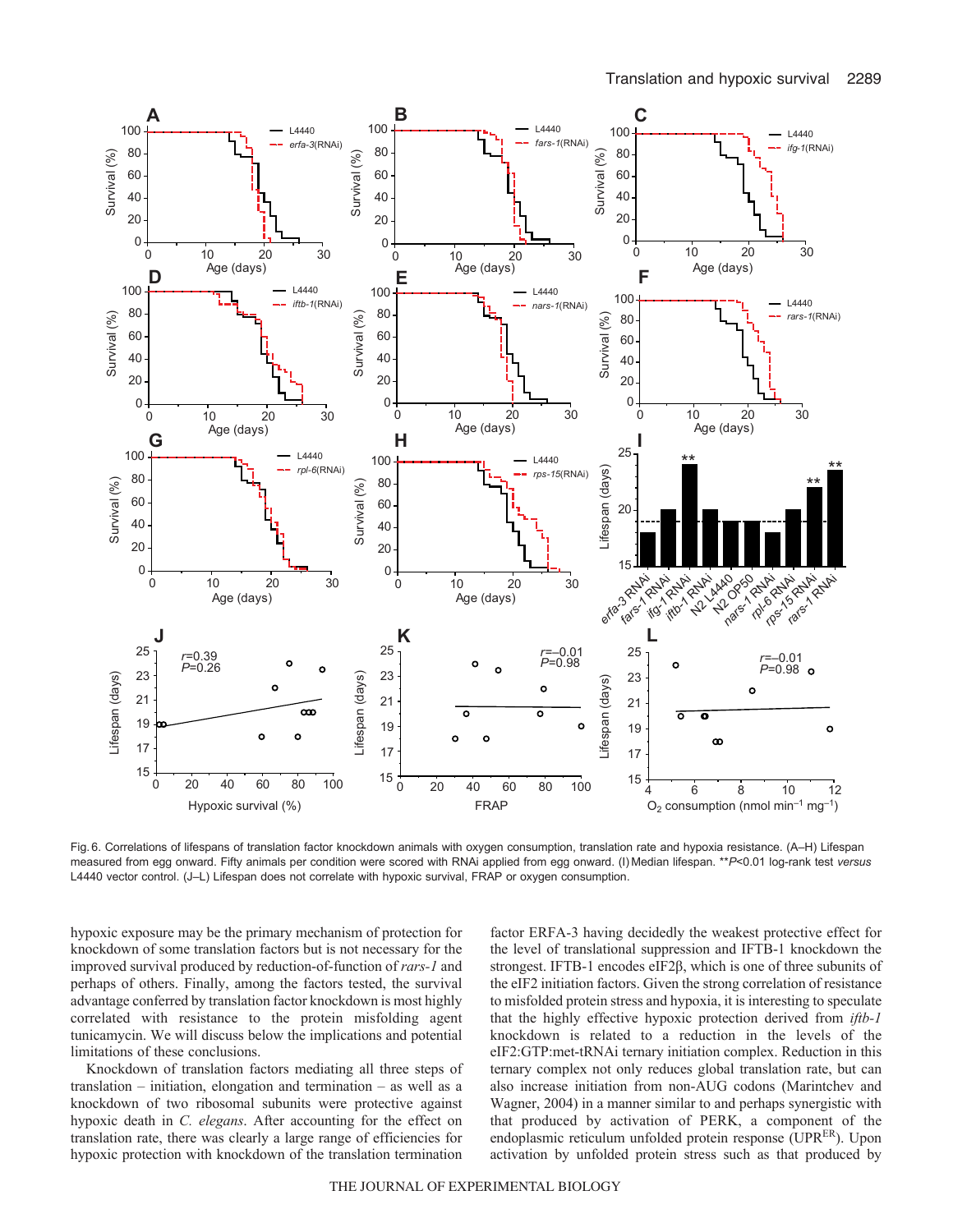



Fig. 7. Correlation of paraquat resistance with lifespan and hypoxic survival with translation factor knockdown. (A) Kaplan–Meier curves were measured on 50 worms per condition to calculate median duration of survival on 4 mmol l<sup>-1</sup> paraquat agar plates. Worms were transferred to plates containing paraquat on day 7 after egg laying. \*\**P*<0.01 log-rank test. (B)Survival duration on paraquat does not correlate with hypoxic survival. (C)Survival duration on paraquat correlates significantly with lifespan.

hypoxia, PERK phosphorylates eIF2α and reduces global translation rate while paradoxically increasing the translation of certain transcripts that help to ameliorate misfolded protein stress (Vattem and Wek, 2004; Zhou et al., 2008). In mammalian cells, PERK minus cells are significantly hypersensitive to hypoxia, and mutation of the PERK-phosphorylated serine on eIF2 $\alpha$  also increases hypoxic



Fig. 8. Correlation of tunicamycin resistance with hypoxic survival with translation factor knockdown or mutation. (A)Percentage of animals reaching adulthood 4 days post embryonic stage on plates containing 1 μg ml<sup>−</sup><sup>1</sup> tunicamycin. Data are means ± s.e.m. of six independent trials (\*\**P*<0.01, Fisher's exact test). (B)Tunicamycin resistance correlates significantly with hypoxia resistance.

sensitivity (Bi et al., 2005). In *C. elegans*, hypoxia does induce PERK-dependent phosphorylation of eIF2α, but a PERK-1 loss-offunction mutant does not appear to be hypersensitive to hypoxia, at least in a wild-type background (Mao and Crowder, 2010). However, a reasonable hypothesis for the weakly protective effect of the translation termination factor ERFA-3 derives from the fact that eRF3 depletion should produce an increase in nascent polypeptides still attached to ribosomes as well as novel polypeptides produced by read-through of stop codons (Chauvin et al., 2005; Dever and Green, 2012). This relative increase in nascent polypeptides relative to mature protein as well as prolonged association with the translation complex would be expected to increase the level of misfolded proteins (Guerriero and Brodsky, 2012) and might mitigate the protective effects against hypoxia from the reduction in overall translation rates.

Prior to this work, the essentially universal and widely stated assumption was that the improved survival from translational suppression derived from reduced oxygen consumption (Hochachka et al., 1996; Liu and Simon, 2004; Fähling, 2009; Wheaton and Chandel, 2011). While reasonable, this assumption was not experimentally tested. Our data demonstrate that the oxygen consumption mechanism cannot explain the protection derived from knockdown of at least one translation factor, *rars-1*, where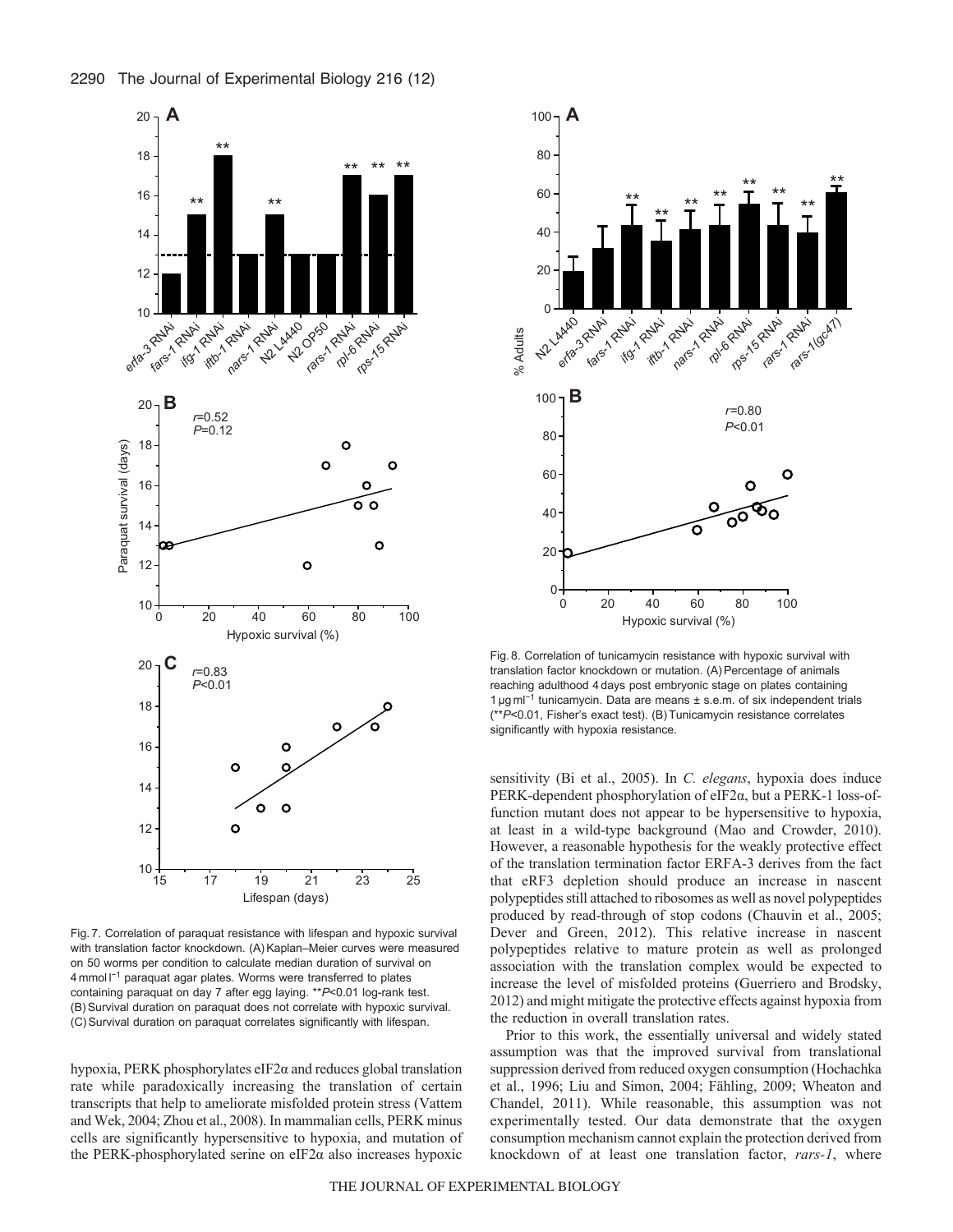knockdown does not significantly reduce oxygen consumption. As we cannot independently manipulate oxygen consumption and translation factor levels, it is unclear whether the oxygen consumption reductions produced by the knockdown of the other translation factors are essential to their protective phenotype. However, the strong correlation of hypoxic survival and oxygen consumption for knockdown of all but *rars-1* and *eef-2* suggests that the oxygen consumption mechanistic hypothesis could be correct for many translation factors. What is unique about the *rars-1* mechanism is unclear. Whatever the mechanism, it is capable of improving survival when applied after hypoxic survival.

A limitation of our results is the lack of anatomical expression or functional data for most of the *C. elegans* translation machinery genes studied. Thus, one possibility for the lack of correlation of oxygen consumption or FRAP with hypoxic survival is that the expression and, more importantly, the function of some of the translation factor genes might not be ubiquitous. For example, if *rars-1* were functionally important in only a specific cell type that strongly controls organismal hypoxic survival but that did not contribute greatly to organismal oxygen consumption, then reduction of *rars-1* function could strongly improve hypoxic survival without significantly altering oxygen consumption. In other words, *rars-1* might function at a cell-autonomous level to control translation rate and oxygen consumption and, secondarily, hypoxic survival of that cell, but at an organismal level *rars-1*-regulated hypoxic sensitivity might be cell non-autonomous. Without detailed cell-specific functional data for all three traits (hypoxic sensitivity, oxygen consumption and translation rate) for *rars-1* and the other translation factor genes, we cannot rule out cell-specific functions for some of these genes as an explanation for the lack of correlation of these traits at an organismal level.

The only effect of translation factor knockdown that was well correlated with the improved hypoxic survival for all genes was resistance to the protein misfolding agent tunicamycin. We previously observed that *rars-1(gc47)* was tunicamycin resistant and that mutations in components of the UPR<sup>ER</sup> weakly suppressed the hypoxia resistance of *rars-1*(RNAi) (Anderson et al., 2009). We have also shown that brief non-lethal hypoxic exposure induces a protective response against hypoxia that requires an intact UPR<sup>ER</sup> (Mao and Crowder, 2010). Based on these results, we previously hypothesized that reducing the function of *rars-1* and, by inference, of all other translation factors improves hypoxic survival by reducing the load of nascent polypeptides that would contribute to the misfolded protein load during the peri-hypoxic period (Anderson et al., 2009). However, our current results indicate that translational suppression does not solely determine the level of hypoxic protection.

An alternative hypothesis is that depletion of specific translation factors reduces translation machinery aggregation produced by hypoxia. Components of the translation machinery have been found to be aggregated after hypoxia and this aggregation may promote or reduce cell death depending on the experimental model (Jamison et al., 2008; Buchan and Parker, 2009). Further, depletion of specific translation factors has differential effects on translation machinery aggregation (Mokas et al., 2009). One reasonable hypothesis is that reduction of some translation factors such as RARS-1 strongly alters the level of translation machinery aggregation produced by hypoxia in a way that improves recovery after hypoxia and increases resistance to protein misfolding agents. This hypothesis remains to be tested.

B.S. performed and analyzed the experiments shown in Figs 2–5 and helped write the manuscript. C.-L.S. performed and analyzed the experiments shown in Figs 6–8 and helped write the manuscript. X.M. performed and analyzed the experiments shown in Fig. 1 and helped write the manuscript. C.Y. helped perform and analyze the experiments shown in Fig. 8 and helped write the manuscript. B.V. helped design and analyze the experiments shown in Fig. 1 and helped write the manuscript. J.M. helped design and analyze the experiments shown in Fig. 1 and helped write the manuscript. C.M.C. wrote the manuscript, analyzed all data and helped design all experiments.

#### **COMPETING INTERESTS**

No competing interests declared.

#### **FUNDING**

This work was supported by grants from the National Institute of Neurological Disorders and Stroke [NS055905 and NS045905 to C.M.C., NS065053 and NS078007 to J.M.]; from the National Institute on Aging [AG0113730 to J.M.], and from the International Anesthesia Research Society [Frontiers in Anesthesia Research Award to C.M.C.]. Deposited in PMC for release after 12 months.

#### **REFERENCES**

- **Allen, C. L. and Bayraktutan, U.** (2009). Oxidative stress and its role in the pathogenesis of ischaemic stroke. *Int. J. Stroke* **4**, 461-470.
- **Anderson, L. L., Mao, X., Scott, B. A. and Crowder, C. M.** (2009). Survival from hypoxia in *C. elegans* by inactivation of aminoacyl-tRNA synthetases. *Science* **323**, 630-633.
- **Araki, T., Sasaki, Y. and Milbrandt, J.** (2004). Increased nuclear NAD biosynthesis and SIRT1 activation prevent axonal degeneration. *Science* **305**, 1010-1013.
- **Arimoto, K., Fukuda, H., Imajoh-Ohmi, S., Saito, H. and Takekawa, M.** (2008). Formation of stress granules inhibits apoptosis by suppressing stress-responsive MAPK pathways. *Nat. Cell Biol.* **10**, 1324-1332.
- **Bi, M., Naczki, C., Koritzinsky, M., Fels, D., Blais, J., Hu, N., Harding, H., Novoa, I., Varia, M., Raleigh, J. et al.** (2005). ER stress-regulated translation increases tolerance to extreme hypoxia and promotes tumor growth. *EMBO J.* **24**, 3470-3481.
- **Brahimi-Horn, M. C., Chiche, J. and Pouysségur, J.** (2007). Hypoxia and cancer. *J. Mol. Med.* **85**, 1301-1307.
- **Brenner, S.** (1974). The genetics of *Caenorhabditis elegans*. *Genetics* **77**, 71-94. **Buchan, J. R. and Parker, R.** (2009). Eukaryotic stress granules: the ins and outs of
- translation. *Mol. Cell* **36**, 932-941. **Chauvin, C., Salhi, S., Le Goff, C., Viranaicken, W., Diop, D. and Jean-Jean, O.**
- (2005). Involvement of human release factors eRF3a and eRF3b in translation termination and regulation of the termination complex formation. *Mol. Cell. Biol.* **25**, 5801-5811.
- **Curran, S. P. and Ruvkun, G.** (2007). Lifespan regulation by evolutionarily conserved genes essential for viability. *PLoS Genet.* **3**, e56.
- **Dever, T. E. and Green, R.** (2012). The elongation, termination, and recycling phases of translation in eukaryotes. *Cold Spring Harb. Perspect. Biol.* **4**, a013706.
- **Dobson, C. M.** (2003). Protein folding and disease: a view from the first Horizon Symposium. *Nat. Rev. Drug Discov.* **2**, 154-160.
- **Fähling, M.** (2009). Surviving hypoxia by modulation of mRNA translation rate. *J. Cell. Mol. Med.* **13** 9A, 2770-2779.
- **Ge, P., Luo, Y., Liu, C. L. and Hu, B.** (2007). Protein aggregation and proteasome dysfunction after brain ischemia. *Stroke* **38**, 3230-3236.
- **Guerriero, C. J. and Brodsky, J. L.** (2012). The delicate balance between secreted protein folding and endoplasmic reticulum-associated degradation in human physiology. *Physiol. Rev.* **92**, 537-576.
- **Hansen, M., Taubert, S., Crawford, D., Libina, N., Lee, S. J. and Kenyon, C.** (2007). Lifespan extension by conditions that inhibit translation in *Caenorhabditis elegans*. *Aging Cell* **6**, 95-110.
- **Hipkiss, A. R.** (2007). On why decreasing protein synthesis can increase lifespan. *Mech. Ageing Dev.* **128**, 412-414.
- **Hochachka, P. W., Buck, L. T., Doll, C. J. and Land, S. C.** (1996). Unifying theory of hypoxia tolerance: molecular/metabolic defense and rescue mechanisms for surviving oxygen lack. *Proc. Natl. Acad. Sci. USA* **93**, 9493-9498.
- **Jamison, J. T., Kayali, F., Rudolph, J., Marshall, M., Kimball, S. R. and DeGracia, D. J.** (2008). Persistent redistribution of poly-adenylated mRNAs correlates with translation arrest and cell death following global brain ischemia and reperfusion. *Neuroscience* **154**, 504-520.
- **Kim, Y., Lin, Q., Glazer, P. M. and Yun, Z.** (2009). Hypoxic tumor microenvironment and cancer cell differentiation. *Curr. Mol. Med.* **9**, 425-434.
- **Koumenis, C. and Wouters, B. G.** (2006). ʻTranslating' tumor hypoxia: unfolded protein response (UPR)-dependent and UPR-independent pathways. *Mol. Cancer Res.* **4**, 423-436.
- **Kourtis, N. and Tavernarakis, N.** (2009). Cell-specific monitoring of protein synthesis *in vivo*. *PLoS ONE* **4**, e4547.
- **Liu, L. and Simon, M. C.** (2004). Regulation of transcription and translation by hypoxia. *Cancer Biol. Ther.* **3**, 492-497.
- **Mabon, M. E., Mao, X., Jiao, Y., Scott, B. A. and Crowder, C. M.** (2009). Systematic identification of gene activities promoting hypoxic death. *Genetics* **181**, 483-496. **Mao, X. R. and Crowder, C. M.** (2010). Protein misfolding induces hypoxic
- preconditioning via a subset of the unfolded protein response machinery. *Mol. Cell. Biol.* **30**, 5033-5042.
- **Marintchev, A. and Wagner, G.** (2004). Translation initiation: structures, mechanisms and evolution. *Q. Rev. Biophys.* **37**, 197-284.

#### **ACKNOWLEDGEMENTS**

We thank Kelli Simburger for construction of the lentiviral vectors.

THE JOURNAL OF EXPERIMENTAL BIOLOGY